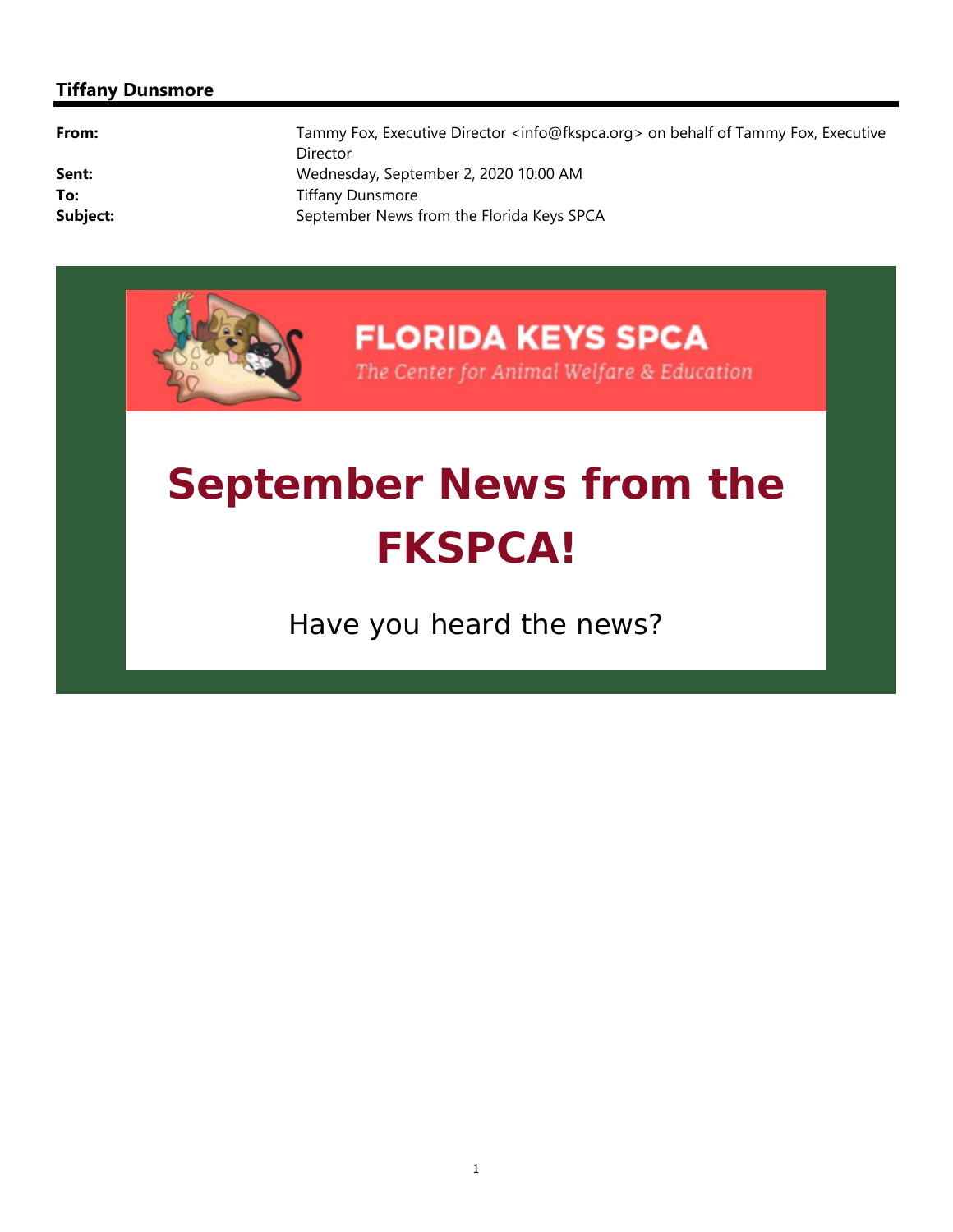

*September 2020*

**FROM OUR DIRECTOR, TAMMY FOX**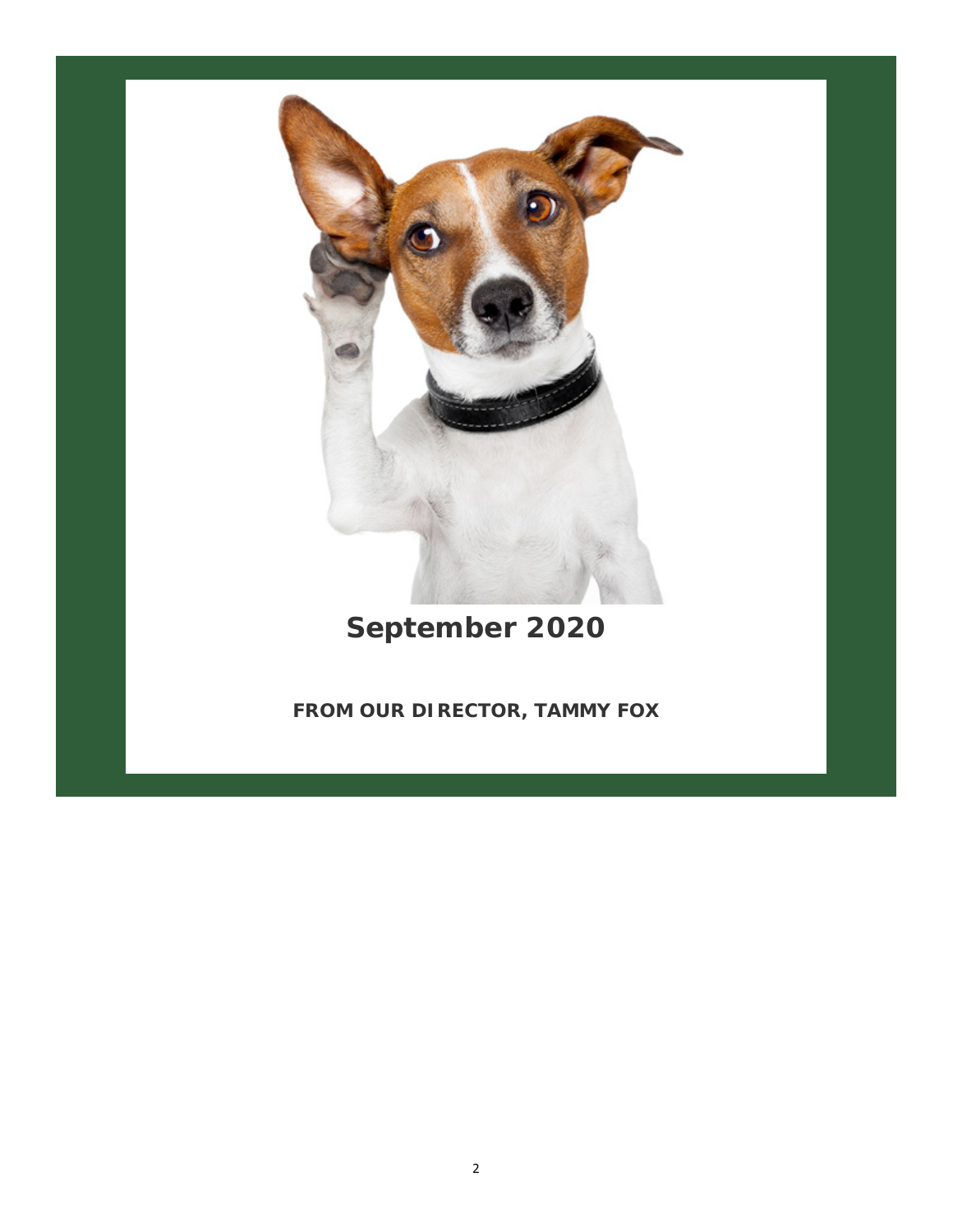#### **Behavior Helpline Now Available!**

#### Dear Friends,

As we enter the fall season many of us are adjusting to new school schedules, working while homeschooling our children and the ups and downs of dealing with COVID-19. It is a stressful time for many of us. We should all remember that our pets can sense the stress within us and can react in a variety of ways. There are some things you can do to ensure your pets stay resilient during this



time. Please do your best to keep their routines the same as yours and your family's fluctuates. Keep meal times and walk times the same. Our pets find comfort in routine and consistency.

Another thing to remember is your pets need time with you. Make sure you set aside time for play and include enrichment in their daily schedules. Treat dispensing toys and activity strategy games or flip boards will help your pets pass the time while they wait for you and the family to return home. If you are one of the parents attempting virtual or homeschooling while trying to work, the activity toys will help keep your pet busy while you juggle your tasks. Most importantly, make sure you provide lots of cuddle time for you and your pet. Cuddling your pet will not only help their stress levels but it's been proven to reduce your own blood pressure by 10%!

If you find that your pet is displaying new behaviors that you would like help resolving, please check out our new animal behavior helpline by calling 305-294-4857 and following the prompts for the helpline or email us at behaviorhelpline@fkspca.org.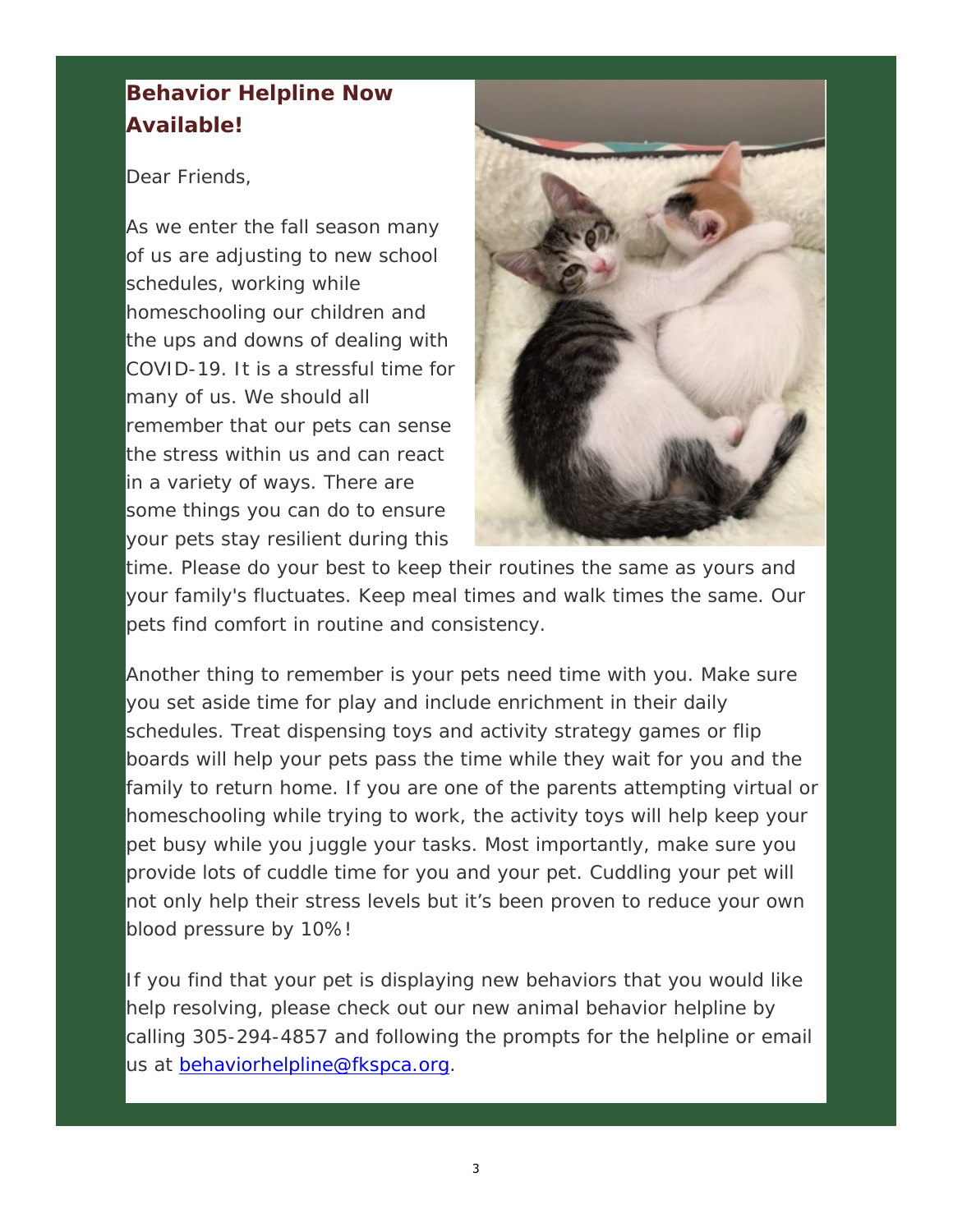As always, thank you for being a hero and partner in our lifesaving mission!

With gratitude,

*Tammy*





# **Behavior Helpline Information**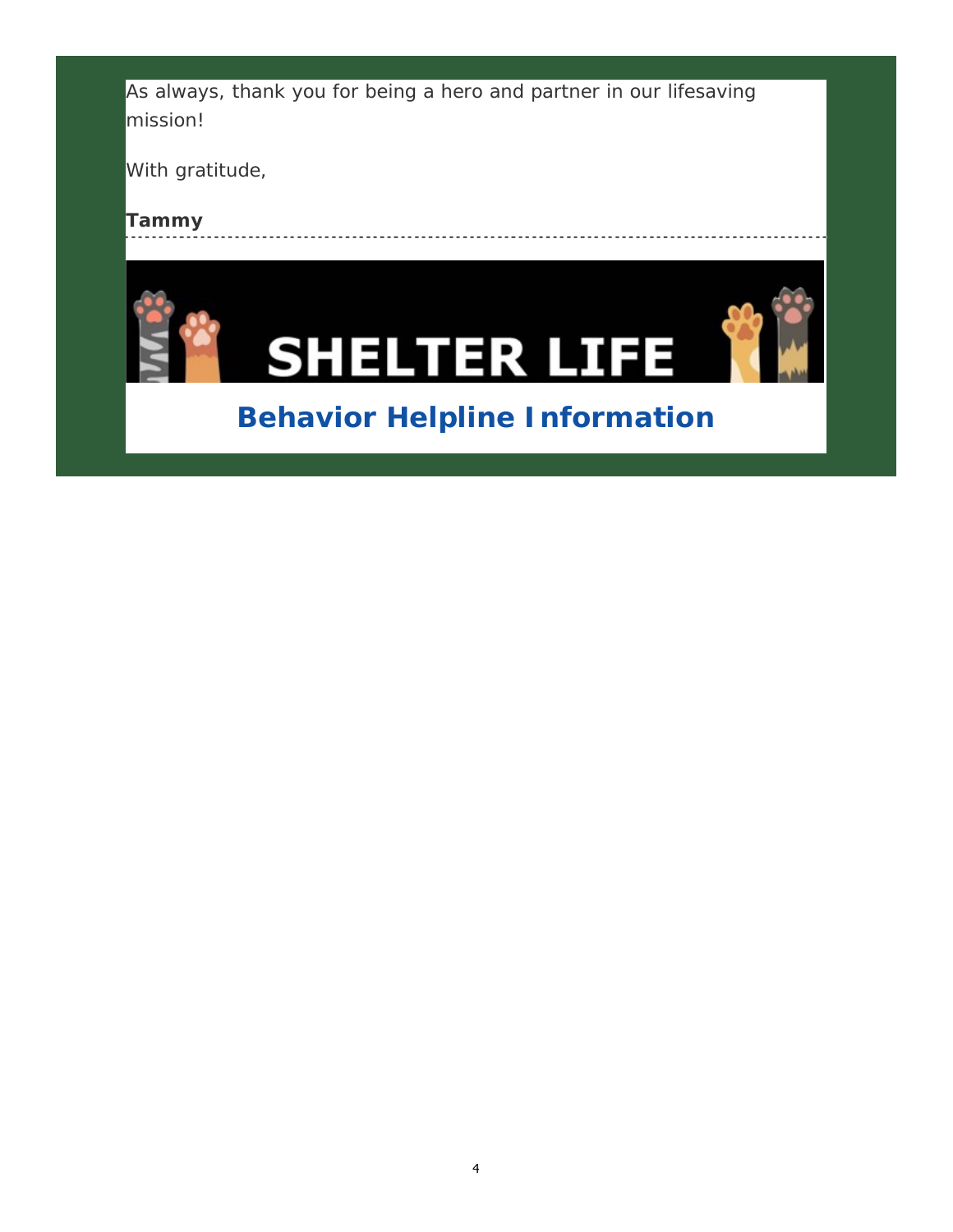#### Florida Keys SPCA Animal Behavior Helpline

# **DOG PROBLEMS? CAT CONCERNS? BUNNY BURDENS?**



# **WE'RE HERE TO HELP!**



**EMAIL** 

behaviorhelpline@fkspca.org

Sharing your life with a companion animal can be incredibly rewarding but it also comes with a unique set of challenges. Even the most experienced pet parents need a helping hand at times.

The Florida Keys SPCA has a team of animal experts who are ready to help. Simply leave a voicemail or email about your pet's behavioral concern and one of our Behavior Helpline team members will reach out to help within 24-48 hours.

(Please note: This is a helpline, not a hotline. For Animal Control Emergencies, please contact our After Hours Emergency number.)

**Click Here for More Behavior Helpline Info!**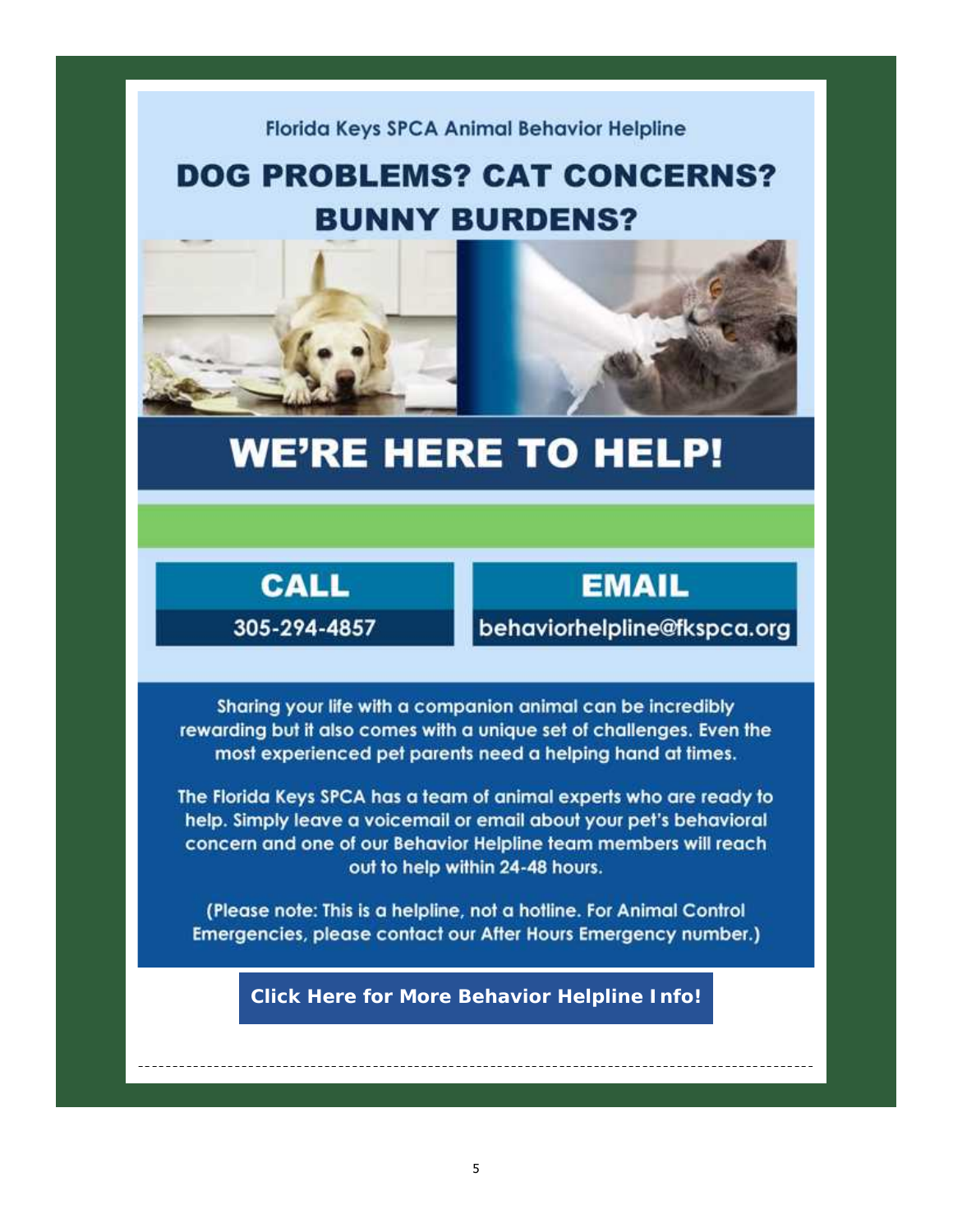

## **Dr. Jason Carloni joins the FKSPCA Team!**

We would like to formally welcome Dr. Jason Carloni as the new Veterinarian of the Florida Keys SPCA! Dr. Jason, who was born in New Jersey and moved to Florida at the age of 16, has always been a lover of animals. He studied biology at Florida Gulf Coast University, then went on to study veterinary medicine at St. George's University in

Grenada and did his clinical year at the University of Georgia. He most recently worked as an Emergency Veterinarian for Marathon Veterinary Hospital for 4 years before becoming our shelter Veterinarian. We are beyond excited to welcome Dr. Jason to our medical team!

## **Our online store is now open!**

**We are so excited to announce that we now have an online store where you can buy Florida Keys SPCA merchandise. We have shirts, masks, tote bags, mugs, hats, onesies and youth apparel. All proceeds from the online store will directly benefit the animals of the Florida Keys SPCA. We have many new designs that were created locally by the talented Promotions Guy. So if you are looking for some new swag, a birthday gift, want your baby or child to get some stylish gear or just want to**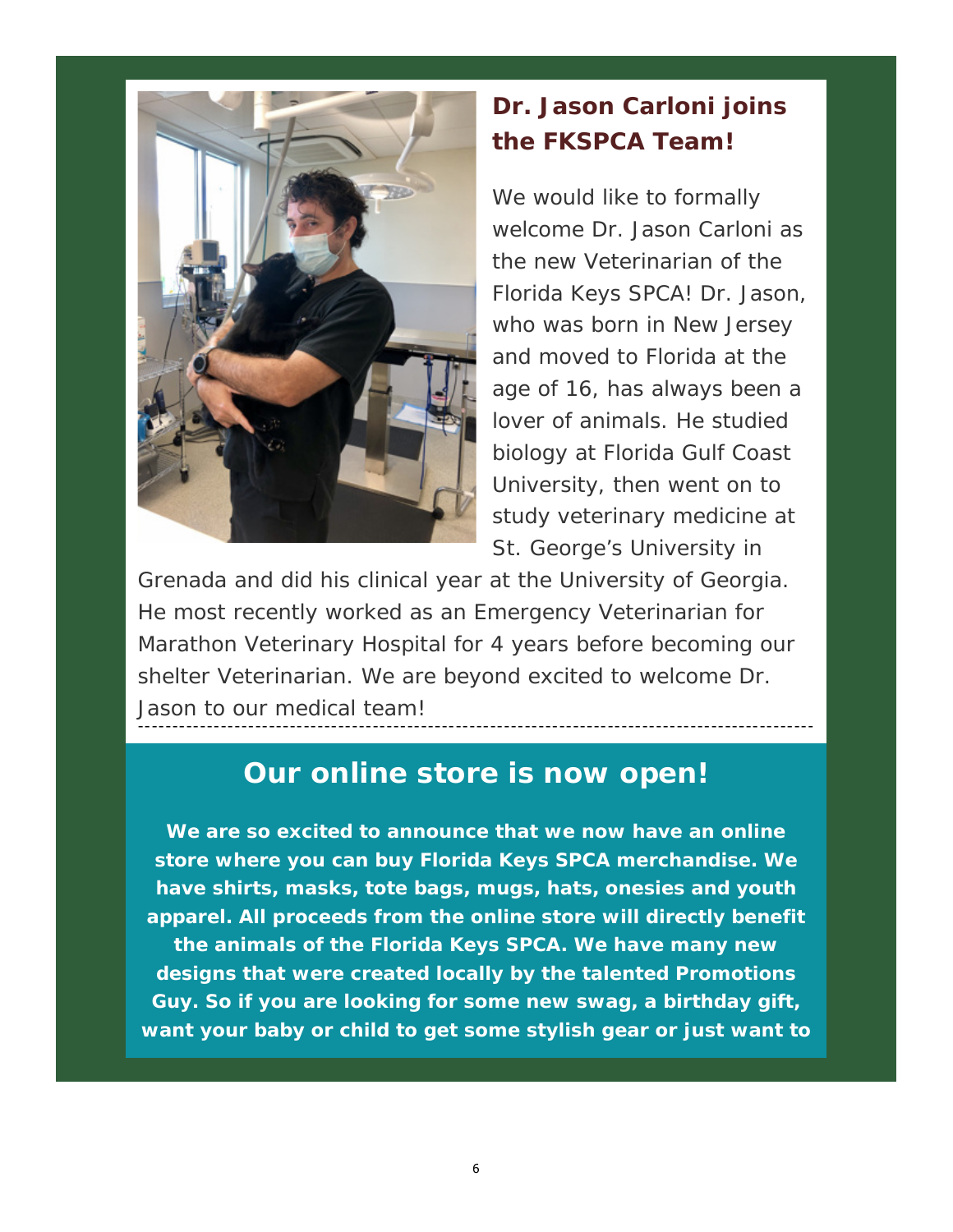#### **support the animals, click on the button below to see our new store today!**

#### **Check out our Online Store Today!**







#### Florida Keys SPCA



Fill out an Adoption Questionnaire at www.fkspca.org/adopt by clicking on the pet's picture you are interested in adopting!

A matchmaker will call you to discuss possible  $\gamma$  matches for your family and home!

Once your match has been identified, we will schedule a curb side pick up so you can enjoy the big reveal of your new pet at home!

Our **Love Is Blind Adoption Campaign** is going on NOW! Are you interested in adopting an animal from the shelter? Follow the steps below to find your new furbaby:

1) Visit our website at https://fkspca.org/adopt/, click on the pet's photo you are interested in and fill out the questionnaire via the application link.

2) Once our adoption counselors look over your questionnaire, they will contact you for a counseling session on the pet(s) you may be

interested in to create a match between you and an animal.

3) Once your match has been made, your counselor will schedule a curbside pick up so you can enjoy the big reveal at home! Questions? Call 305-294-4857 in Key West or 305-743-4800 in Marathon.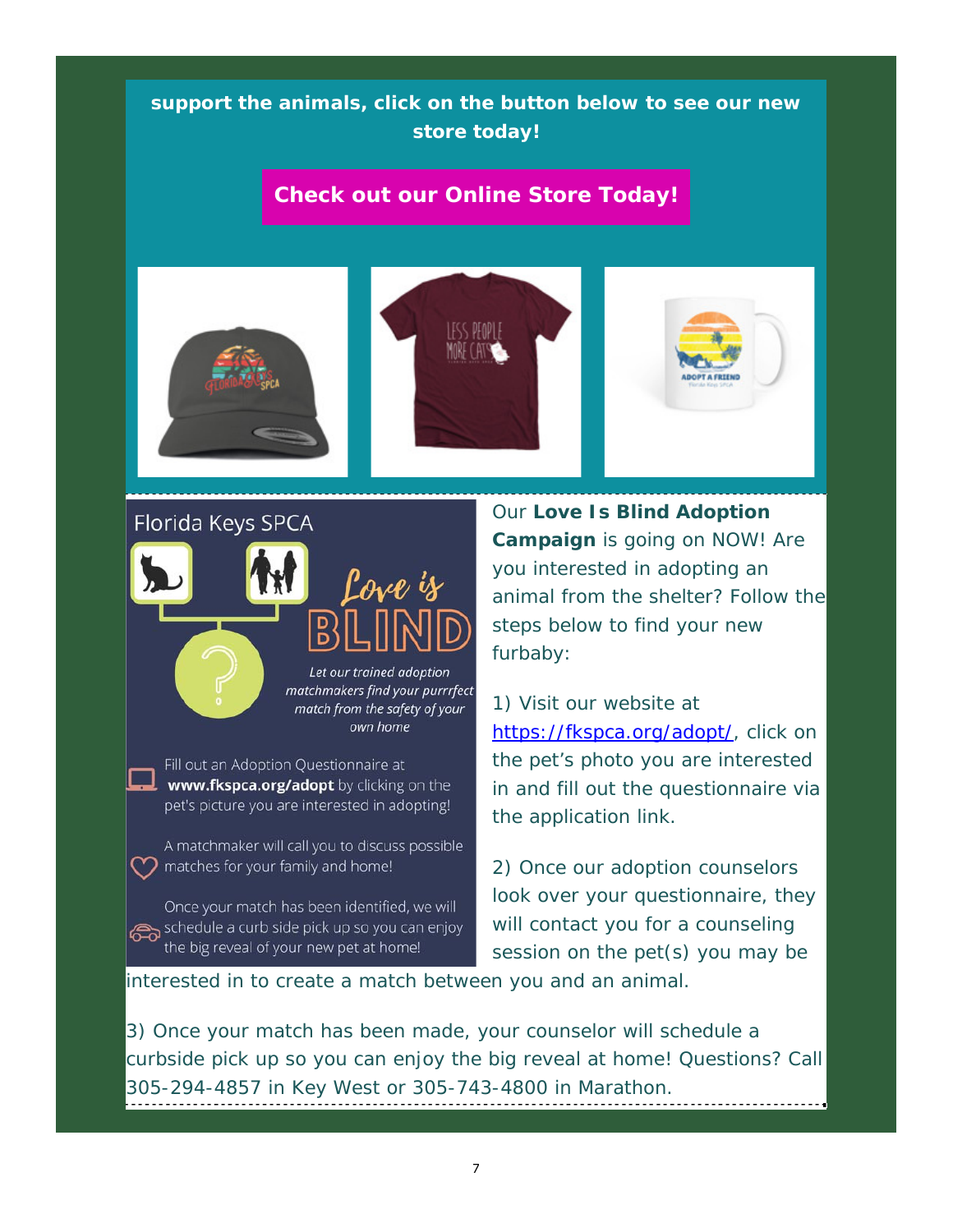

# **ADOPT ME!**



## **Is this Husky howling for you?**

Meet Miley! Miley is a beautiful 8 year old Husky mix available to adopt at our Marathon Campus! She may not look like your typical Husky but this girl can sure act like one! Miley is highly intelligent and full of energy despite her age. She loves attention and asks for it by "talking" with the occasional "woo woo woo" or howl. She's so adorable, it's absolutely irresistible! Miley loves going for walks, playing in her



pool and being the center of attention. Miley would even do well with another dog if they were the right fit. Learn more about Miley by calling our Marathon Campus at 305-743-4800 or fill out an application online at fkspca.org/adopt-a-dog.

#### **Selena & Cloudy- Two Cats Waiting Too Long**

Selena and Cloudy are two cats at our Marathon Campus who have been patiently waiting for a home of their own for FOUR years. That's a very long time to wait! Selena, an all-black female domestic shorthair is a shy cat who just keeps getting overlooked. Selena enjoys a good can of wet food and loves Temptation kitty treats! Cloudy is a petite white and grey cat who loves gentle pets and giving little kisses. Cloudy is also a Golden Paw cat which means she has had a senior blood panel prior to her adoption and will receive a complimentary exam after adoption at our Key West Dogwood Clinic plus 10% off all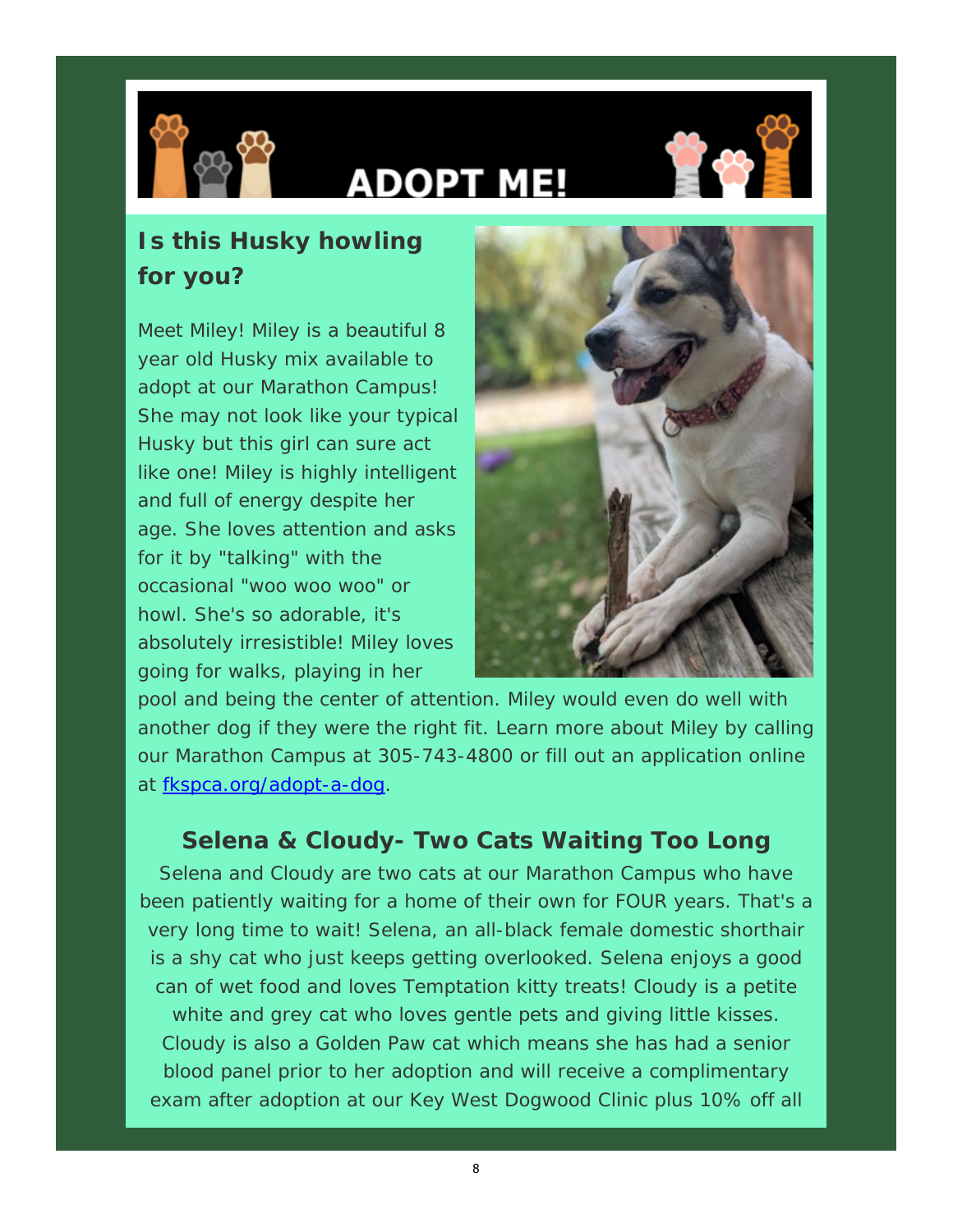future services for her entire life! Her adoption fee is also waived! If you're looking to bring a cat into your home and heart, consider one of our long-term residents in Marathon and give a cat in need a special home! Visit us online at fkspca.org/adopt-a-cat today to put in an application today!



**Selena**



#### **Cloudy**



## **Get our girl Glue stuck on you!**

Meet Glue! She is sweet, loving and ready for a home for her Golden Oldies! Glue had some eye issues but went to the vet, had surgery and now can see great! She is 9 years old and moves a little slower, but is full of head bumps and purrs once she gets where she's going. Glue will need a gentle home full of treats, love and maybe even a dog friend that is nice to kitties. As well, she

is a member of the Golden Paw Project which includes a blood work panel prior to adoption, 12 months of flea, tick and heartworm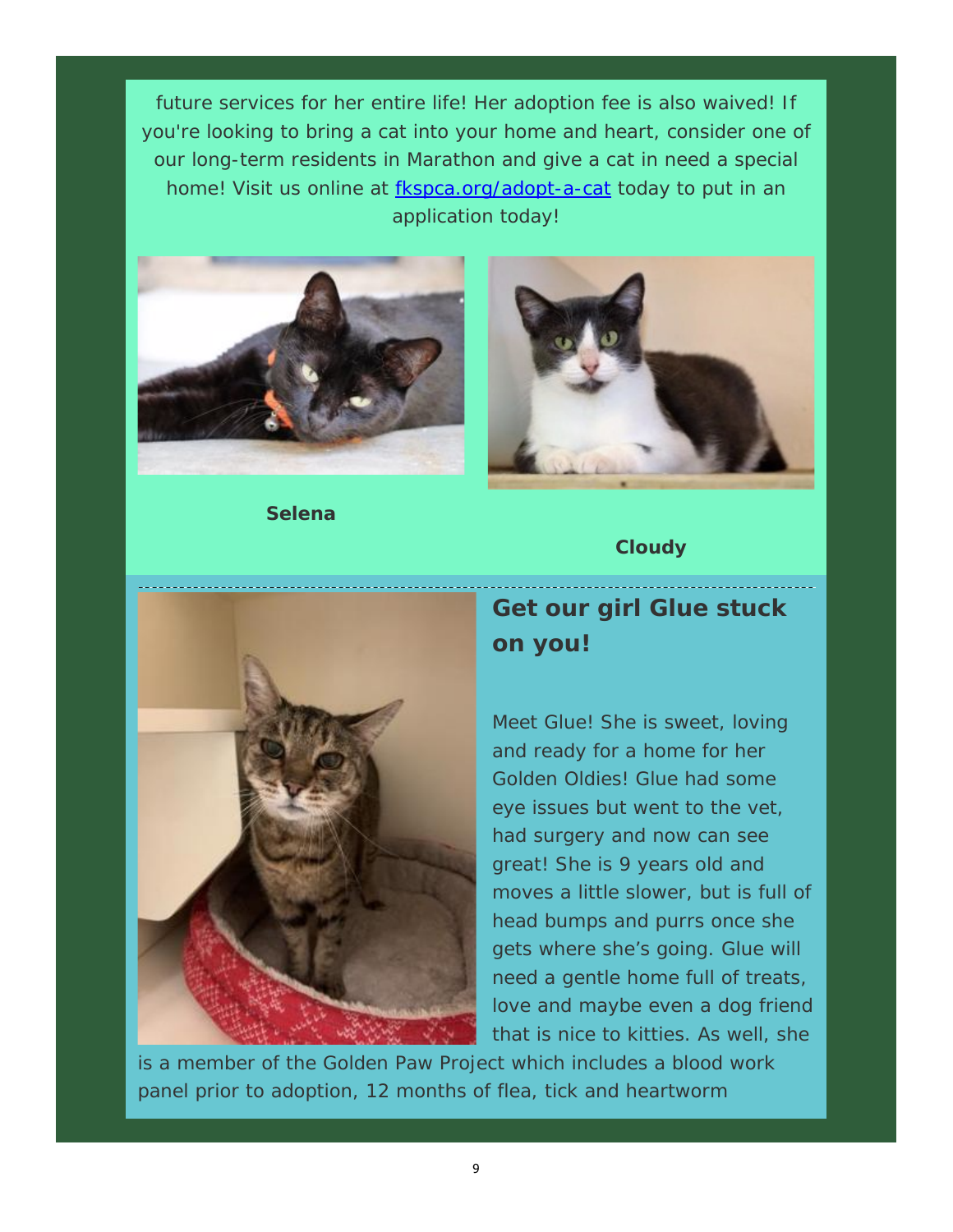preventative, a complimentary annual exam including vaccinations and 10% off all future Dogwood Wellness Clinic services. As well, her adoption fees are always waived! If you are interested in meeting Glue, please contact our Key West Campus at 305-294-4857.

# **A pair of Parakeets for you?**

Looking for some new feathered friends? These adorable parakeets are awaiting their forever home at our Key West shelter. Blue and Green were surrendered because their owner was moving and need a new family to call their own. They will need to be adopted together as they are a bonded pair. Parakeets can live from 10 to 20 years if well cared for, are social birds, can learn tricks and even be



taught a vocabulary! They are curious birds who like water activities, puzzles, toys and games. If you are interested in adopting our sweet budgies, our adoption counselors will give you instructions on how to care for them, what they eat and more. Their adoption fees are only \$25 each and you can contact the Key West Campus to learn more about them today at 305-294-4857. Thank you!



# **Pampered Chef Party for the Animals**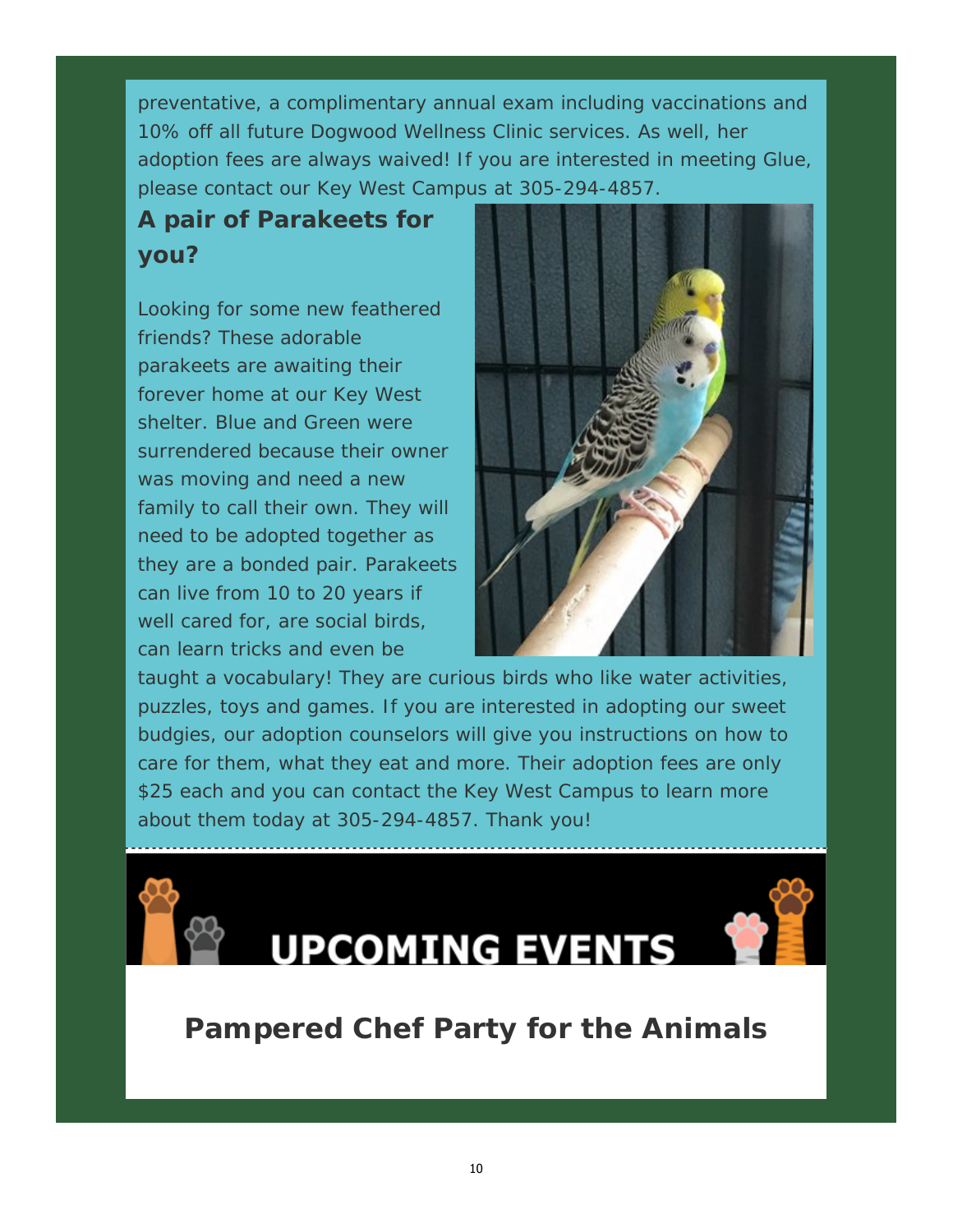#### **Friday September 4th - Sunday September 13th**

We are excited to announce a generous supporter is hosting a Pampered Chef party to benefit the animals of the Florida Keys SPCA! 15% of the total sales will be donated to the FKSPCA! Pampered Chef products give you a way to cook easier, faster, and your meals will taste so much better because of the quality that their products are made from.

**You can purchase products starting Friday September 4th and the sale will**  end Thursday September 13<sup>th</sup>. Click below for additional event info and to start picking out what you want before the event begins! You can also join the Florida Keys SPCA Pampered Chef Facebook group here to find out about specific products, details of the event and ask any questions from our Pampered Chef Consultant, Kelly Gaines by clicking **HERE**!

Thank you so much for your support and happy shopping!

**Click Here for our Pampered Chef Party Info!**

pampered chef.

**Give More Together** 

# **Painting Paws for a Cause!**

During the pandemic our pets have been learning to paint to raise donations! Join us for a virtual art auction with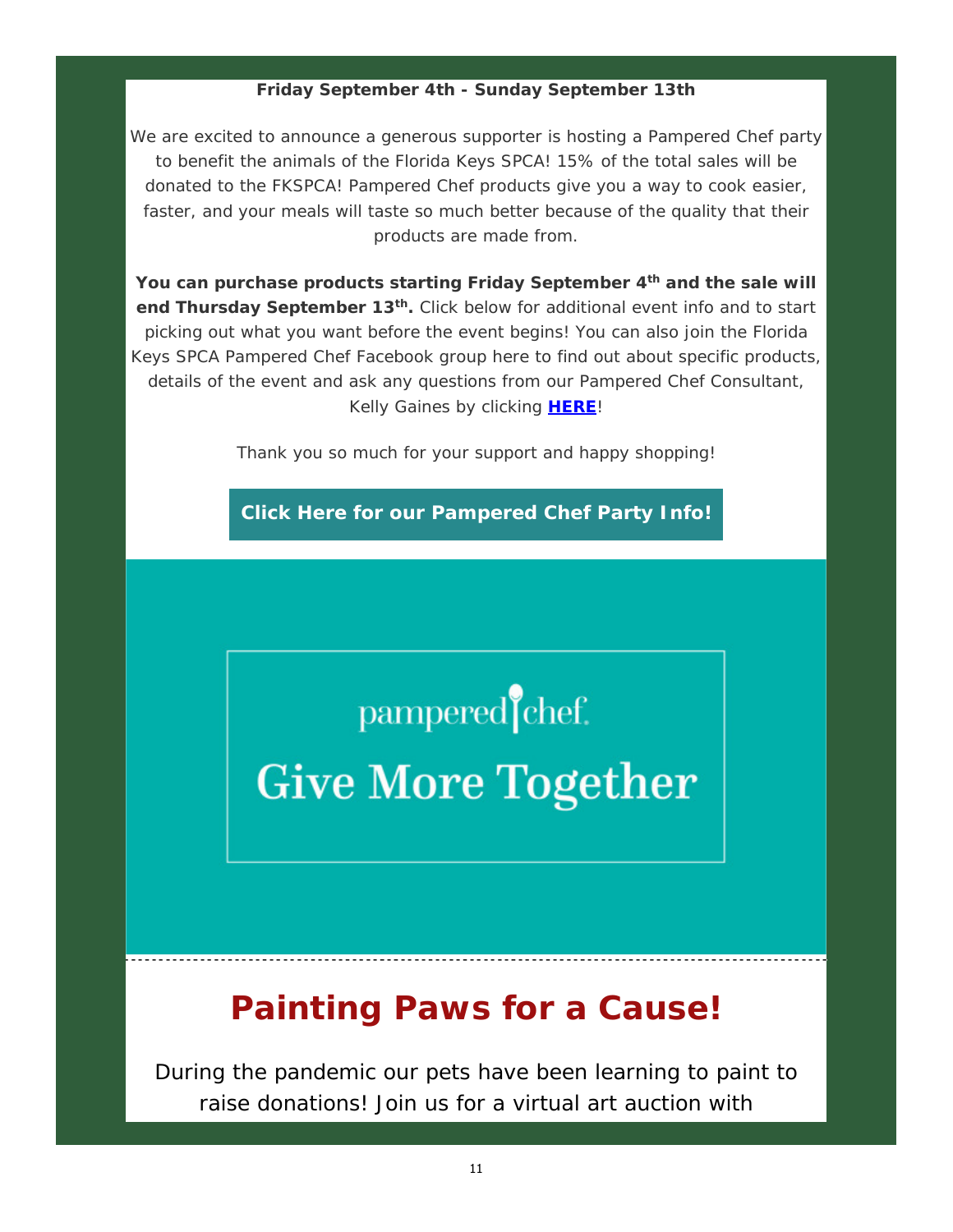#### masterpieces created by animals of the Florida Keys SPCA! We will have 10 pieces created by dogs, cats, hamsters and a tortoise!

In addition to the paintings, there will be gift certificates included to local businesses like Mary Ellen's, General Horseplay, Fury and more that you will win with your paintings! We will do a LIVE Auction where you will bid on each painting and all donations will directly benefit the animals of the Florida Keys SPCA! Join us for a fun, socially distanced event and win a one-of-a-kind painting from one of our very special animals!

Additional details to come on the bidding process. To join our Facebook event to keep up on details of how to bid, the paintings and gift certificates, click **HERE**. Details will also be updated on our website by clicking the button below.

For questions, please contact Tiffany@fkspca.org or 305-294-4857. Thank you and happy bidding!

**Click Here for Event Info!**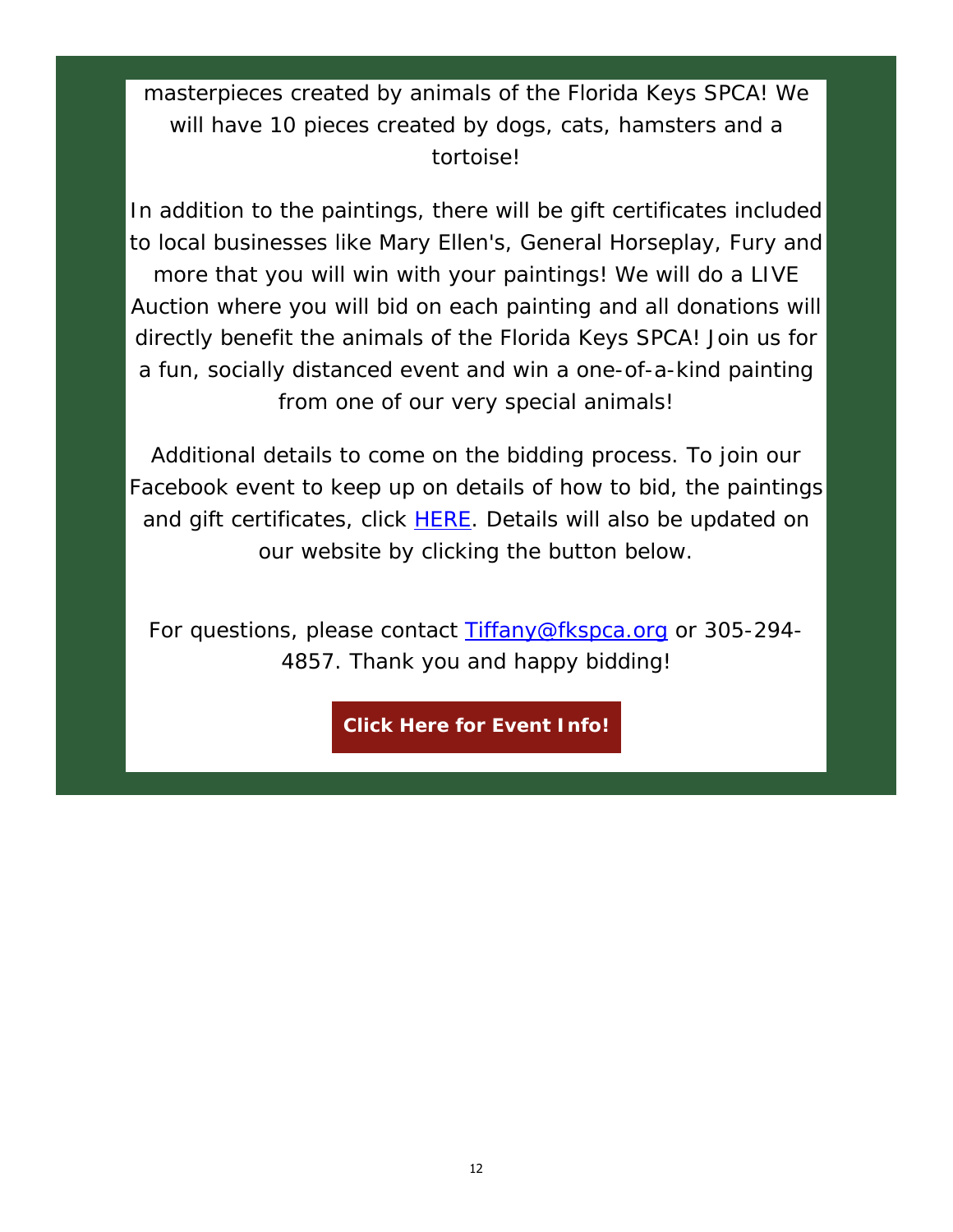



# **COMMUNITY & OUTREACH**





Spay and neuter your critter!

**Does your pet need to be Spayed, Neutered or Vaccinated?**

**We have available Spay/Neuter appointments at our Dogwood Wellness Clinic in Key West now for Cats,** 

**Dogs and Trap-Neuter-Release Cats! If you would like to schedule an appointment or have questions in general please email us directly at clinic@fkspca.org. Click on the button below for pricing and service information!** 

**If you choose to purchase a Heartworm Test for your pet for \$20 in addition to your surgery, we will send you home with 6 months of heartworm preventative FREE! Thank you!**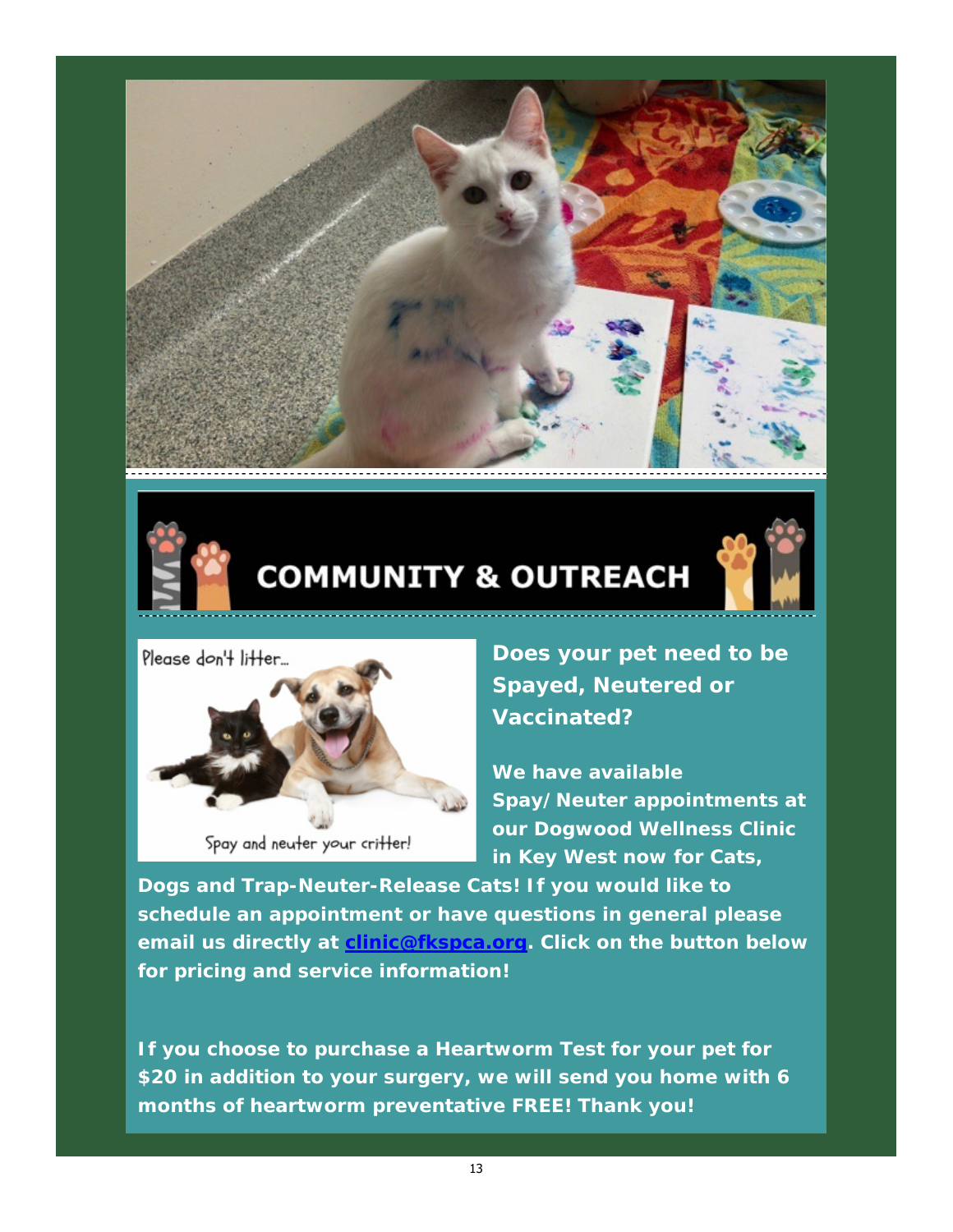**Our Wellness Clinic at the Key West Campus is reopening this Friday September 4th, Tuesday September 15th and Wednesday September 16th for vaccinations and other services. Hours of operation will be 10am-12pm and 1-4pm. To pre-register your pet for services, to learn about our** *NEW* **socially distant procedures to protect you and our staff and for questions contact the medical team at clinic@fkspca.org.** 

#### **Click Here for Additional Clinic Info!**

**In August we joined NBC-Telemundo and** 

**Greatergood.org once again as partners in their National "Clear the Shelters" event for our fifth year in a row. This year brought some big changes as "Clear the Shelters" was transformed into a month long event!** 

**Throughout the month of August we waived adoption fees at both of our Campuses and combined adopted 64** 



**animals into loving furrever homes! This was made possible by our fabulous community who opened their homes and hearts to a shelter animal in need. Thank you to all of our adopters and to each of you who donated this month to help us "Clear the Shelters!"**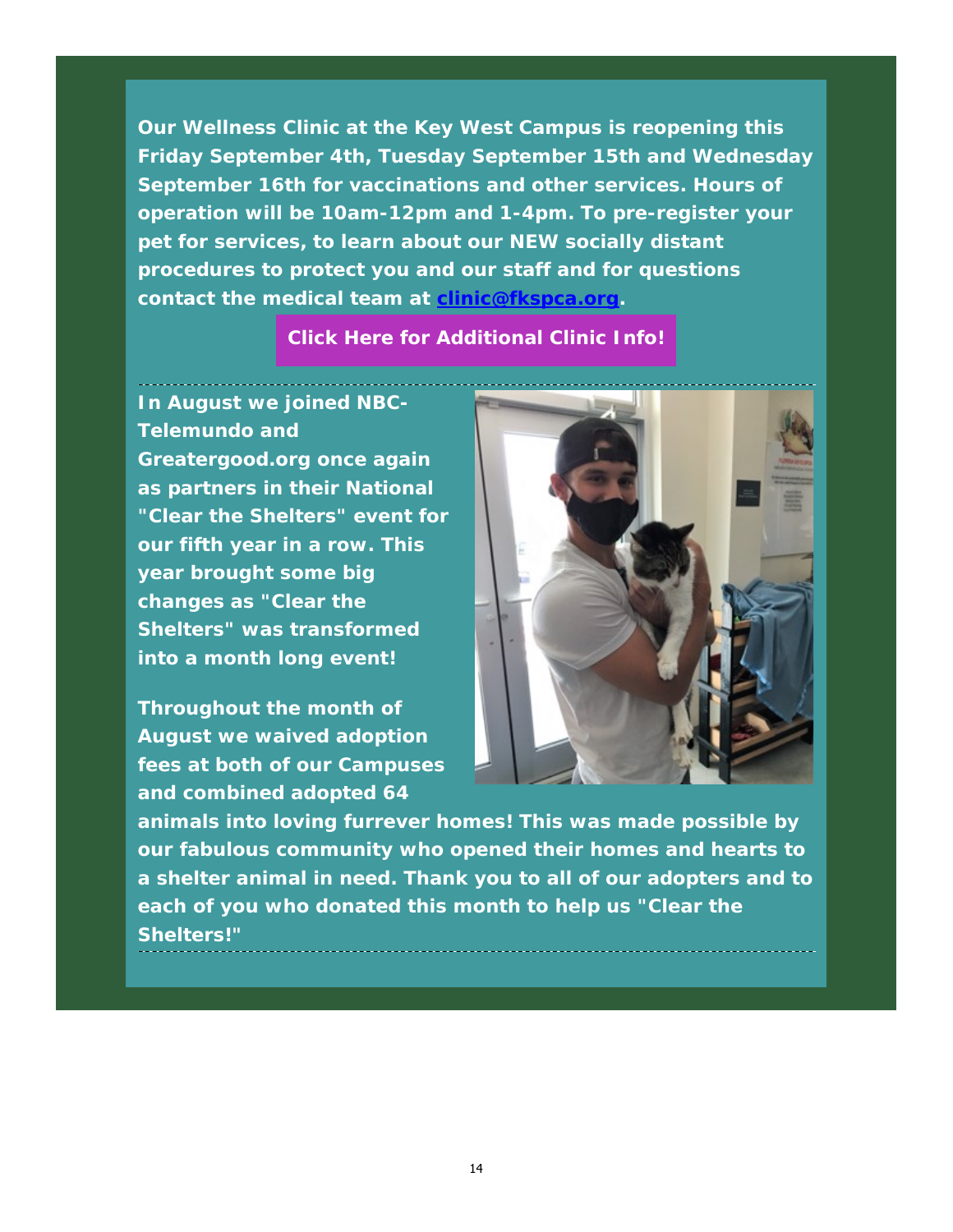### *Are You Interested in Becoming a Foster?*

The FKSPCA is in need of Fosters for many reasons including Hurricane Season, Kitten Season and Emergency Fosters for situations like the COVID-19 outbreak. While we do not need fosters in this exact moment, we need to prepare for all the reasons listed above.

We are continuing to accept applications for Hurricane, Emergency and Kitten Fosters,



which we highly depend on throughout the year. If you're interested in learning about our Foster program please email **Lindsey@fkspca.org** in Key West or Tara@fkspca.org in Marathon. Thank you!

#### **Learn More About the Foster Program Here!**

**Are You and Your Pet Prepared for a Hurricane?**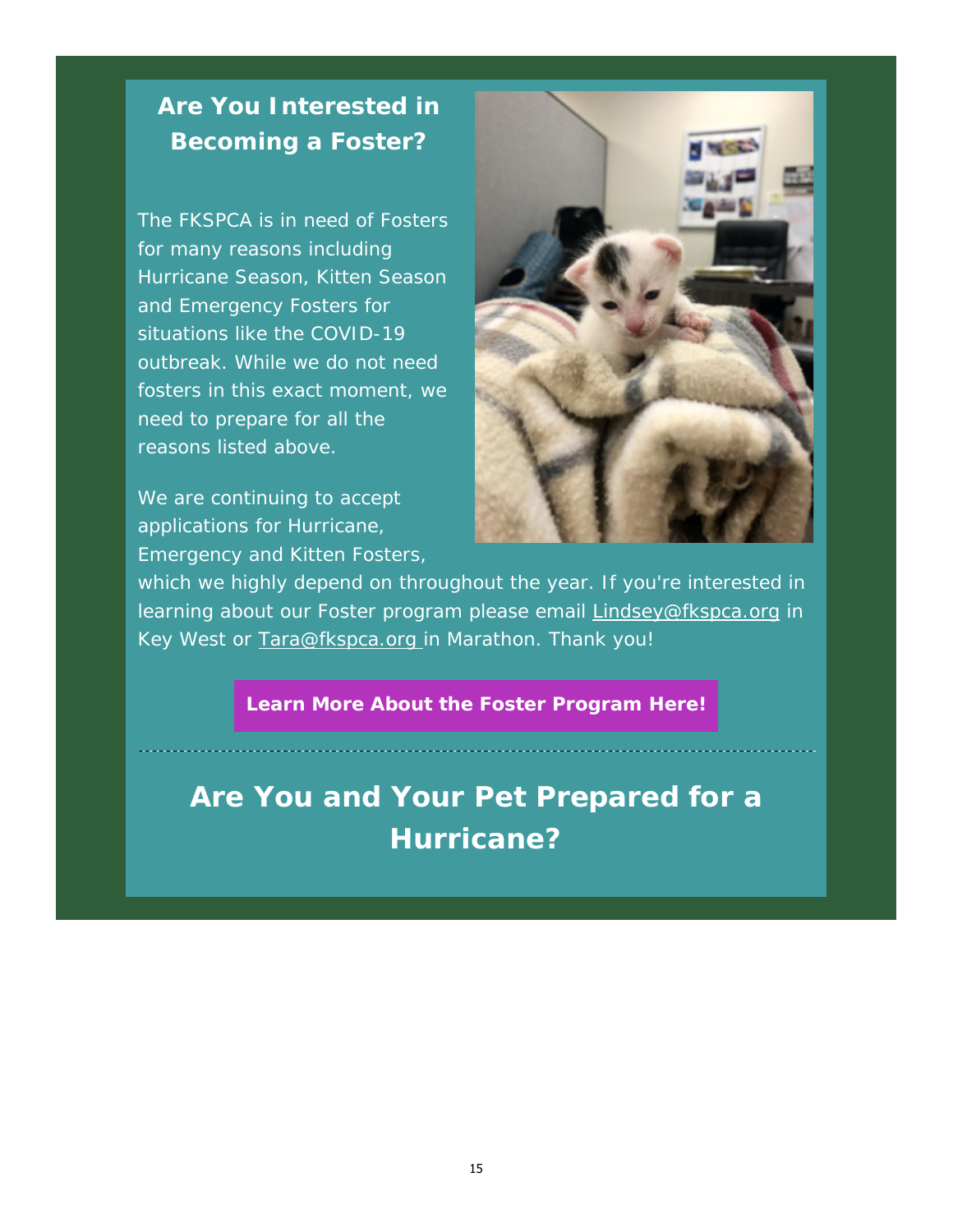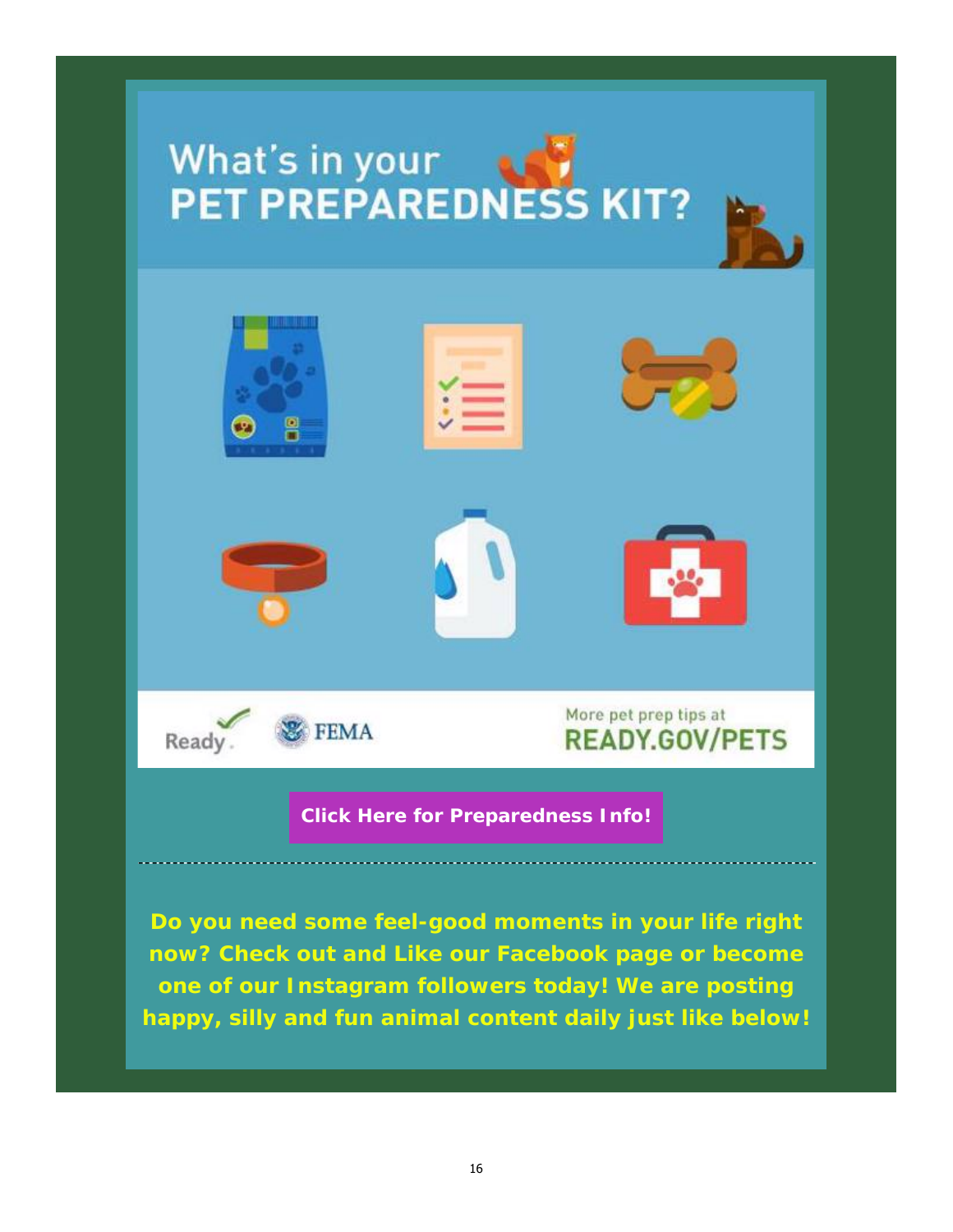#### **Be sure to check out our** *NEW Cat Cam* **on our website at www.fkspca.org to see what our kitties are up to LIVE!**



Connect with us on Facebook! <br> **O** Follow us on Instagram!







# **E HAPPY TAILS**

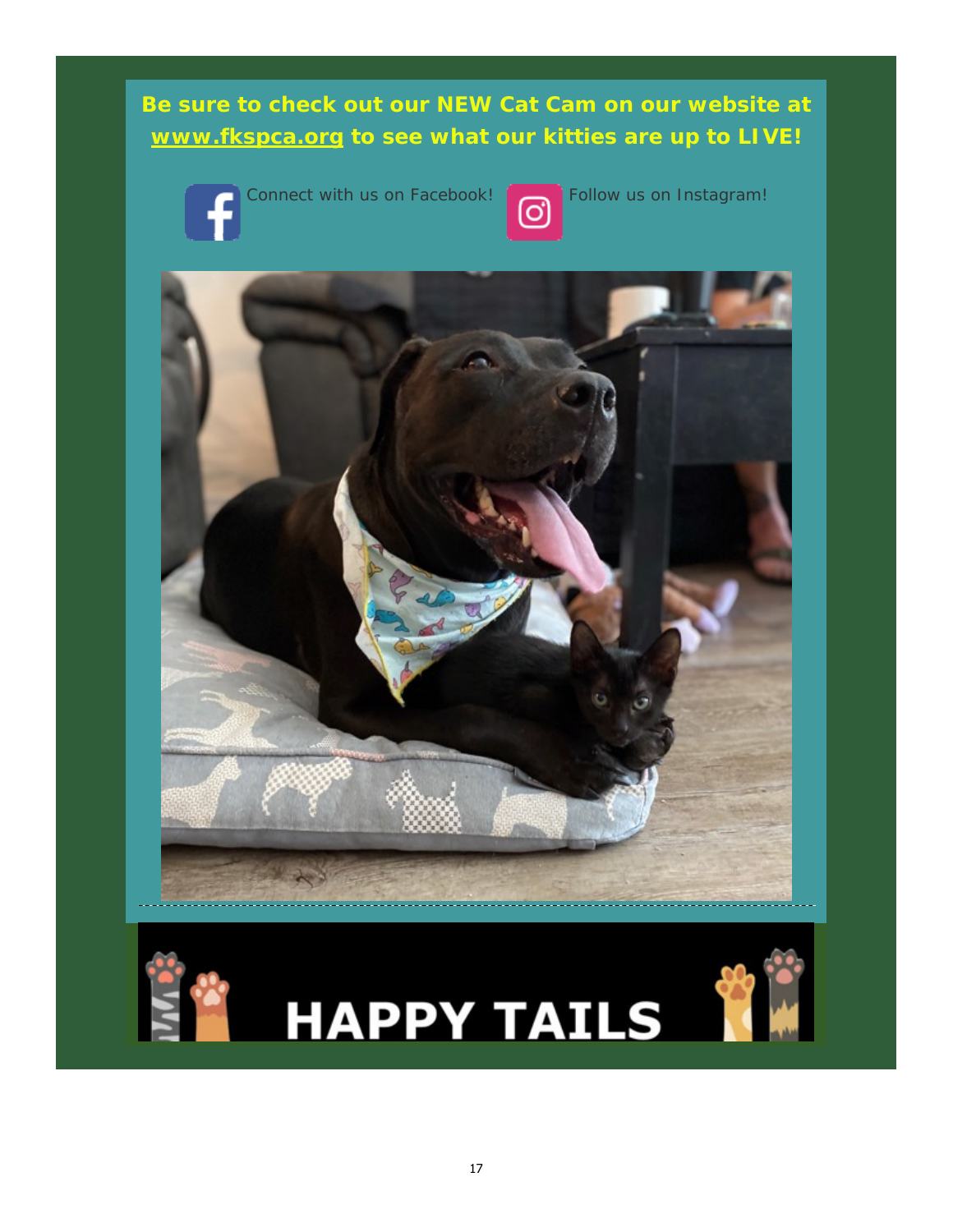**Roberto originally was interested in another dog at the shelter who wasn't a good match for his situation but we wanted to find a dog for him that would be. When he learned that a dog he knew had ended up at the shelter because his family could no longer keep him, he got in touch with us. It turns out that Roberto worked with Jameson's previous owner and he knew the dog. In fact, everyone in Roberto's** 



**household knew Jameson since they were all co-workers and colleagues.** 

**When Roberto came to meet Jameson, it was obvious that not only did Jameson remember Roberto, he also liked him! In no time, Jameson and Roberto walked out the door hand 'n leash and judging from this sweet at-home picture, Jameson is right where he belongs! (On a wonderful side note, when Jameson went home, his original owner sent over some of his old toys as a familiar surprise for him. We love it!) We are so happy for this wonderful new family!** 

**Check out our Key West Amazon Wishlist for our greatest needs!**

**Donate Today! Click here for more info**

**Check out our Marathon Amazon Wishlist for our greatest needs!**